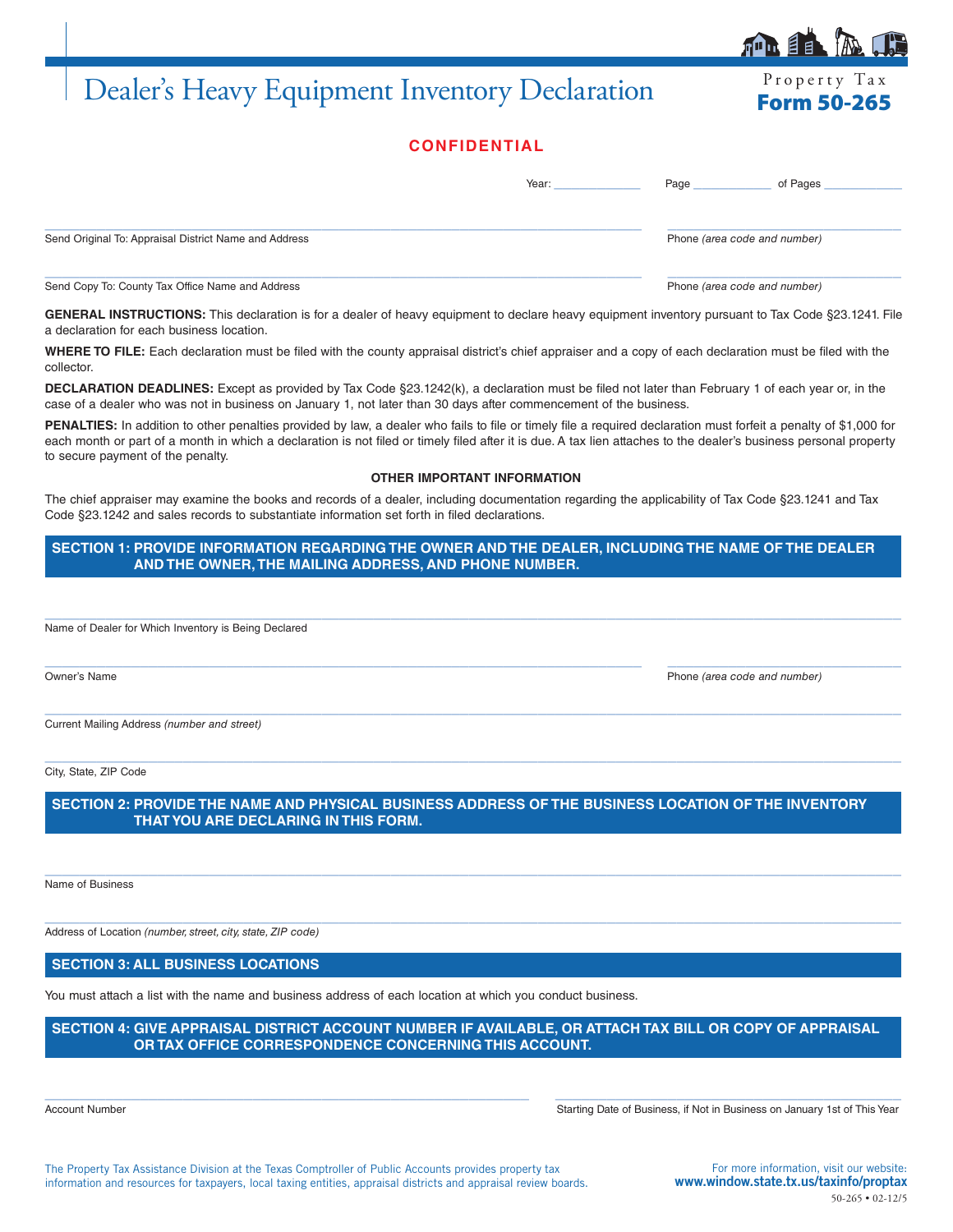

#### **SECTION 5: BREAKDOWN OF UNITS SOLD, LEASED, OR RENTED AND TRANSACTION AMOUNT**

Complete the boxes on the number of units sold, leased or rented and the transaction amounts for the preceding year. See last page for definitions.

Part I. Number of Units of Heavy Equipment: Breakdown of sales, rentals, and leases for the previous 12-month period corresponding to the prior tax year. Provide the number of units for the business location for which you are declaring inventory (identified in SECTION 2). If you were not in business for the entire 12-month period, report the sales, leases, and rentals for the months you were in business.

Net Heavy Equipment Inventory **Fleet Transactions Fleet Transactions** Dealer Sales Subsequent Sales Part II. Transaction Amount: Breakdown of sales, leases, and rentals amounts for the previous 12-month period corresponding to the prior tax year. Provide the transaction amounts for the business location for which you are declaring inventory (identified in SECTION 2). If you were not in business for the entire 12-month period, report the sales, leases, and rentals for the months you were in business.

 $\_$  ,  $\_$  ,  $\_$  ,  $\_$  ,  $\_$  ,  $\_$  ,  $\_$  ,  $\_$  ,  $\_$  ,  $\_$  ,  $\_$  ,  $\_$  ,  $\_$  ,  $\_$  ,  $\_$  ,  $\_$  ,  $\_$  ,  $\_$  ,  $\_$  ,  $\_$  ,  $\_$  ,  $\_$  ,  $\_$  ,  $\_$  ,  $\_$  ,  $\_$  ,  $\_$  ,  $\_$  ,  $\_$  ,  $\_$  ,  $\_$  ,  $\_$  ,  $\_$  ,  $\_$  ,  $\_$  ,  $\_$  ,  $\_$  ,

| Net Heavy Equipment Inventory | امما=<br>Transactions | Dealer Sales | subsequent Sales |
|-------------------------------|-----------------------|--------------|------------------|

### **SECTION 6: MARKET VALUE OF YOUR HEAVY EQUIPMENT INVENTORY**

State the market value of your net heavy equipment inventory for the current tax year, as computed under Tax Code §23.1241. Market value on January 1 is total annual sales (less fleet transactions, dealer sales, and subsequent sales) for the previous 12-month period corresponding to the prior tax year divided by 12. If you were not in business for the entire 12-month period, report the number of months you were in business and the total number of sales for those months; the chief appraiser will estimate your inventory's market value.

Total annual sales includes the sales price for each sale of heavy equipment inventory in a 12-month period PLUS lease and rental payment(s) received for each lease or rental in that 12-month period. This will be the same amount as the net heavy equipment inventory transaction amount (see Section 5, the first box in Part II) and divide by 12 to yield your market value for this tax year. If you were not in business for the entire preceding year, the chief appraiser will estimate your inventory's market value.

 $\text{\$}$   $\text{\_}$   $\text{+}$  12 =  $\text{\_}$ 

Net Heavy Equipment Inventory Sales, Leases, Market Value for Current Tax Year and Rentals for Prior Year

## **SECTION 7: SIGN THE FORM**

By signing this declaration, you certify that the dealer identified in Section 1 is the owner of a dealer's heavy equipment inventory.

| On Behalf of (name of dealer) |       |
|-------------------------------|-------|
| sign<br>here                  |       |
| <b>Authorized Signature</b>   | Date  |
| <b>Printed Name</b>           | Title |

**If you make a false statement on this form, you could be found guilty of a Class A misdemeanor or a state jail felony under Section 37.10, Penal Code.**